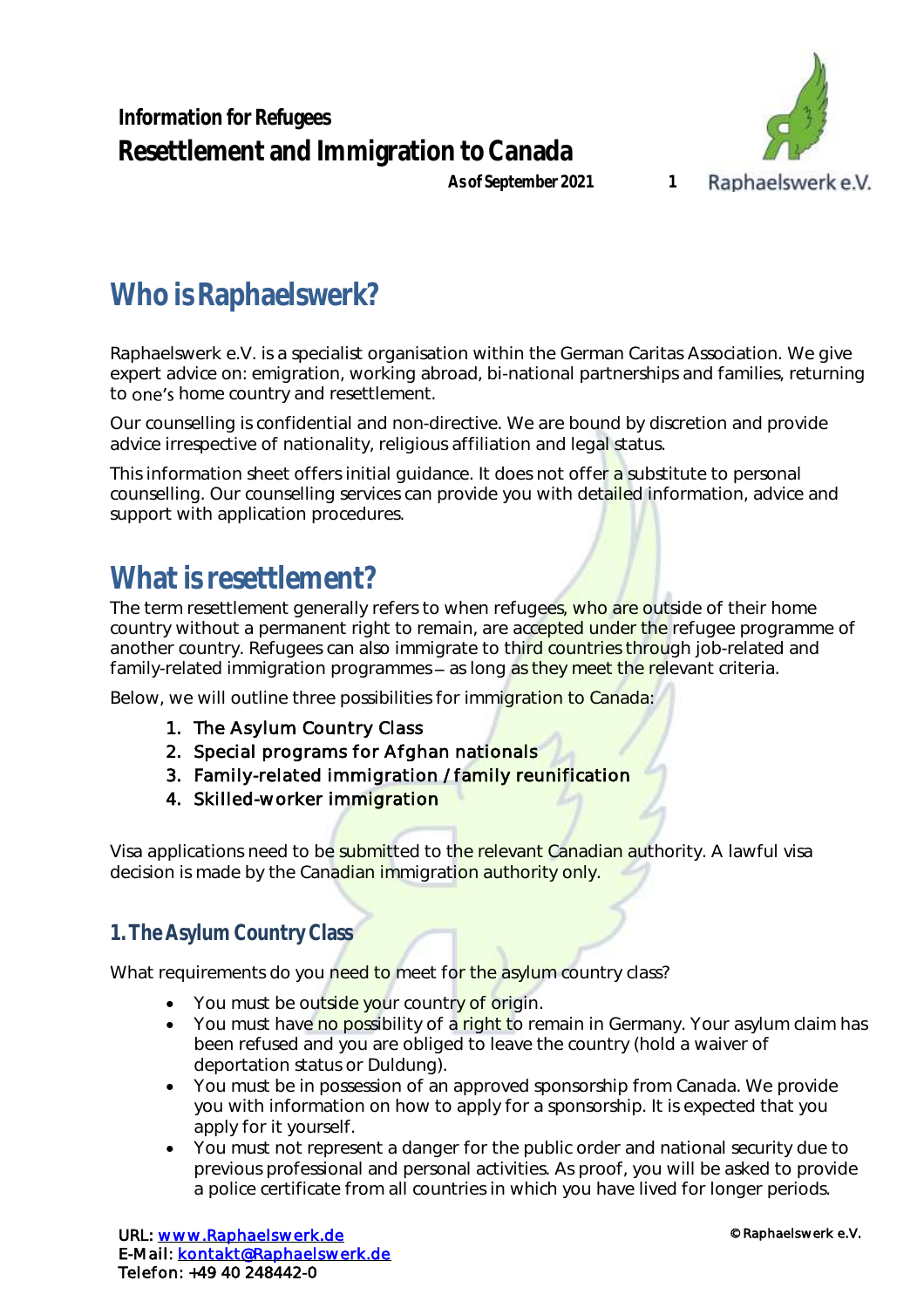

## **Resettlement and Immigration to Canada**

**As of September 2021**

 You must be able to put forward personal and credible grounds for having suffered from persecution in your country of origin and/or grounds why you would likely suffer from persecution upon return.

### **2. Special programsfor Afghan nationals**

Effective 22 July 2021 the Canadian government has set up special programs for Afghan nationals in need for resettlement. Currently, there are two eligible groups under these programs:

Group 1) "A special humanitarian program focused on resettling Afghan nationals who are outside of Afghanistan and who don't have a durable solution in a third country, which will include people such as

- women leaders
- human rights advocates
- persecuted religious minorities
- LGBTI individuals
- journalists and people who assisted Canadian journalists
- **Immediate family members of one of the above**
- extended family members of previously resettled interpreters who assisted the Government of Canada

Source: [https://www.canada.ca/en/immigration-refugees-citizenship/services/refugees/afghanistan/special](https://www.canada.ca/en/immigration-refugees-citizenship/services/refugees/afghanistan/special-measures.html)[measures.html](https://www.canada.ca/en/immigration-refugees-citizenship/services/refugees/afghanistan/special-measures.html)

Group 2) "A special immigration program for Afghan nationals, and their families, who assisted the Government of Canada.

You don't need to currently be in Afghanistan or return to Afghanistan to be eligible or to have your application processed once you're able to apply."

Source: [https://www.canada.ca/en/immigration-refugees-citizenship/services/refugees/afghanistan/special](https://www.canada.ca/en/immigration-refugees-citizenship/services/refugees/afghanistan/special-measures.html)[measures.html](https://www.canada.ca/en/immigration-refugees-citizenship/services/refugees/afghanistan/special-measures.html)

Detailed information about these two special programs for Afghan nationals is provided by the Immigration, Refugees and Citizenship Canada (IRCC), the Canadian immigration authority:

[https://www.canada.ca/en/immigration-refugees](https://www.canada.ca/en/immigration-refugees-citizenship/services/refugees/afghanistan/special-measures.html)[citizenship/services/refugees/afghanistan/special-measures.html](https://www.canada.ca/en/immigration-refugees-citizenship/services/refugees/afghanistan/special-measures.html)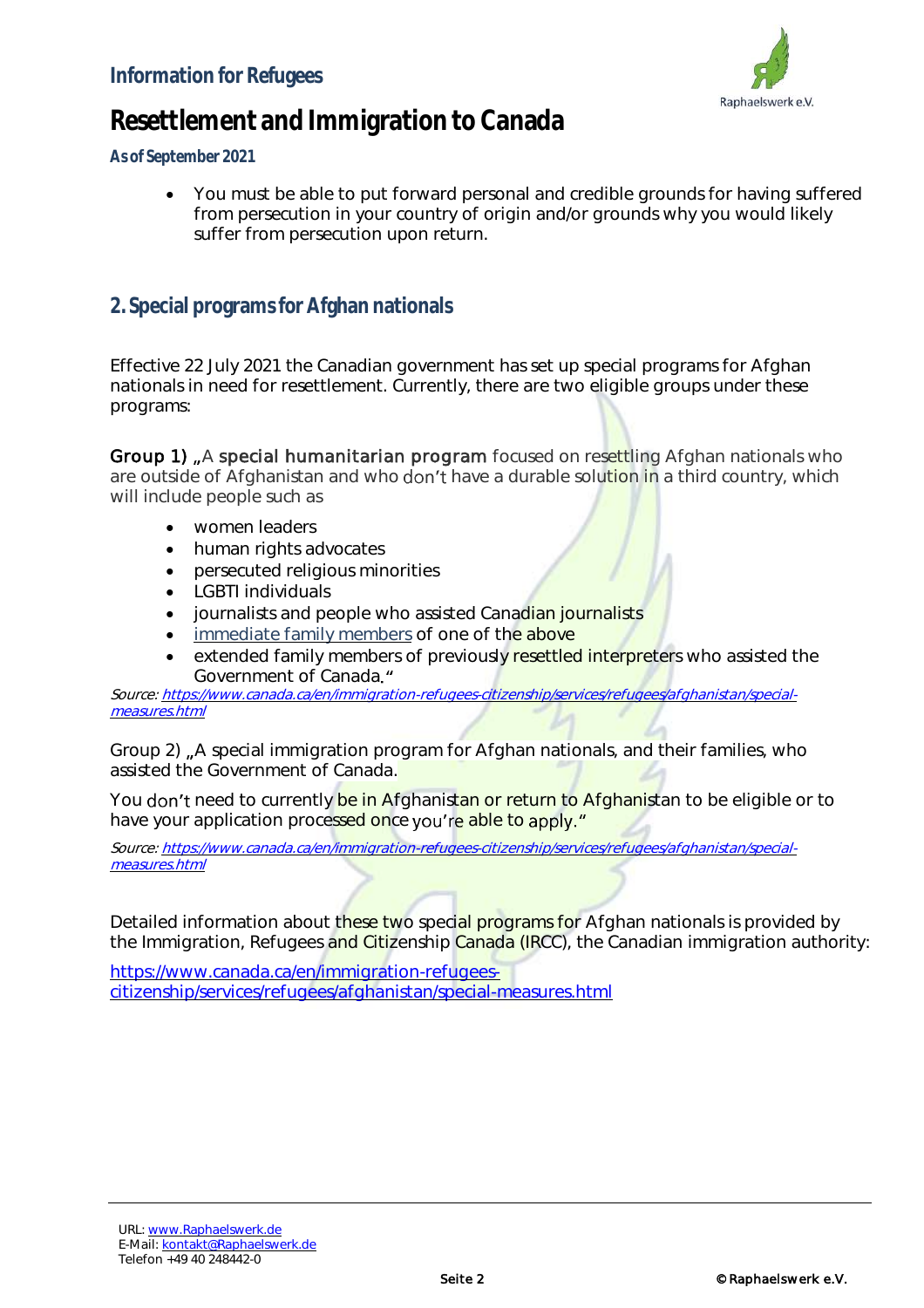

# **Resettlement and Immigration to Canada**

**As of September 2021**

## **3. Family-related immigration /family reunification**

The possibility of family reunification to Canada exists if one of the following family members is legally resident there, i.e. with a permanent residence status:

- Spouse or Partner in a marriage-like relationship (this includes same-sex relationships)
- Parent(s) of a child under the age of 22 who is unmarried and not living in a common-law-relationship. (Exceptions to this age limit are possible in special cases of family dependency.)
- Adult child
- Brother, Sister, Uncle, Aunt or Grandparents provided that the applicant is an orphan, under 18 years of age and unmarried or not in a common-law-partnership.

If the relative in Canada has neither family members in Canada nor closer family members abroad, the possibility of family reunification exists even for more distant relatives.

#### What do I need to know about the application procedure?

The application procedure is initiated by the sponsoring relative in Canada. This involves the payment of a processing fee. The settlement services for new immigrants in Canada provide information to family members about the requirements and procedures. These settlement service centres can be found in all larger towns and cities.

### Special cases within family reunification

If your spouse or common-law partner made an asylum claim in Canada and was recognized as a refugee, the possibility of a simplified family reunification procedure exists. The condition for this is that you (and your joint children) were already listed in your spouse's or common-law partner's application. If this is the case, your spouse or common-law partner should contact a settlement service centre in Canada for information about the necessary steps.

This possibility also applies if your spouse or common-law partner immigrated to Canada from a different third country under Canada's resettlement programme. Again, the condition here is that you were listed in your spouse's or common-law partner's application. The same applies to your children. In addition, you must submit your application within 12 months of your family member's entry to Canada.

This category is called: the One Year Window of Opportunity.

## **4. Skilled immigrant migration**

**What is a skilled immigrant?**

A skilled immigrant has completed the educational and vocational training requirements for a skilled profession in which he has gained experience. If there is a demand for this profession in Canada – for example, in one of the Canadian provinces – this increases the chances of being able to immigrate. Successful completion of post-secondary studies in Canada and corresponding Canadian work experience are also rated positively, as are having close relatives in Canada, the spouse's or partner's level of education or a confirmed job offer in Canada.